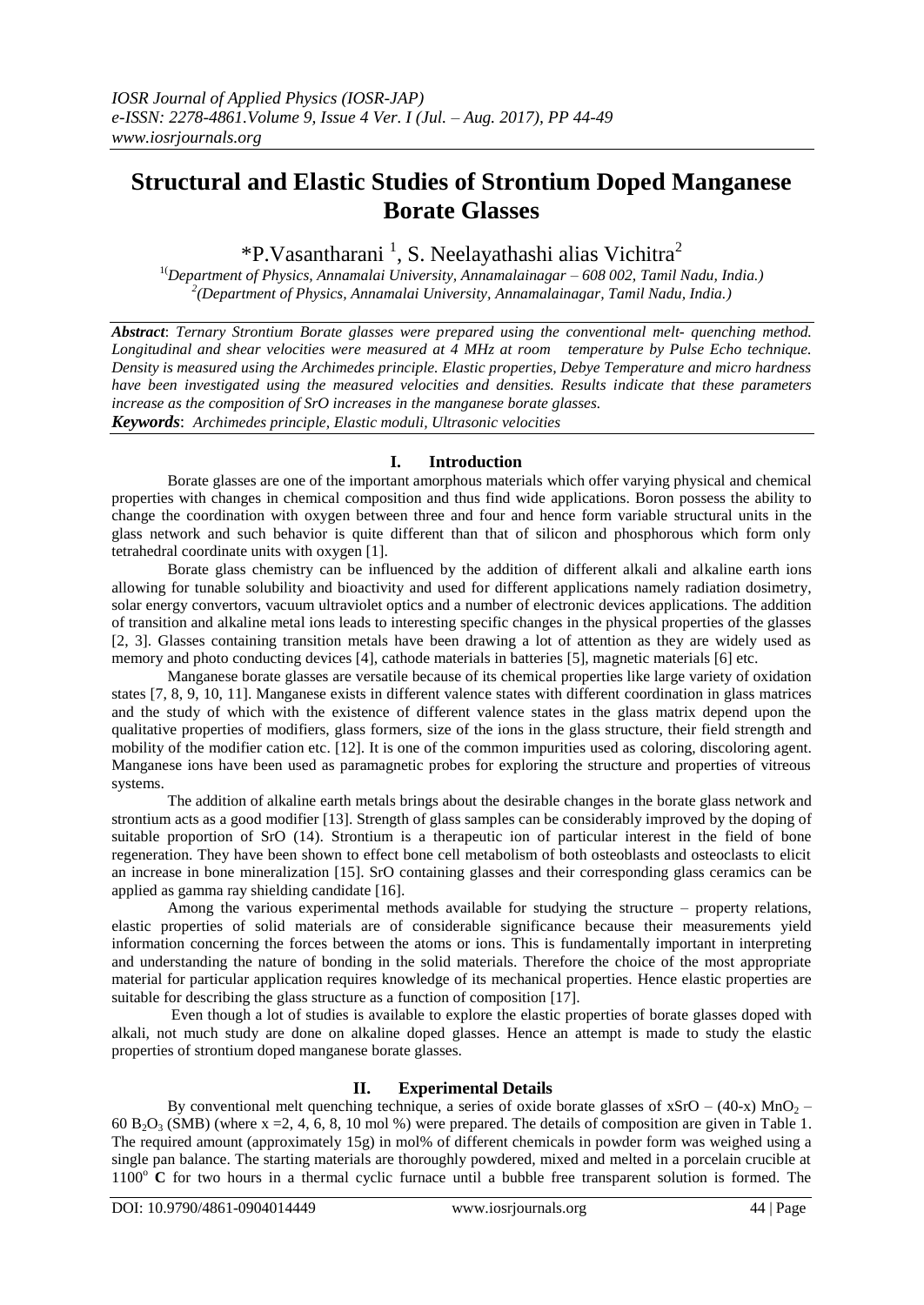resultant bubble free melt is then poured into a brass mould and subsequently annealed at 350<sup>°</sup> C for two hours to avoid the mechanical strain developed during the quenching process. The prepared glass samples are polished and the surfaces are made perfectly plane and smoothened by diamond disc and diamond powder. The glasses produced were, clear and free from defects.

The density, d, of these glasses was determined to an accuracy of 0.001 by the standard Archimedes principle using pure distilled water as the buoyant liquid using the relation

$$
\rho=\rho_b\;W_a\,/\,(W_a\text{-}W_b)
$$

Where  $\rho_b$  is the density of the buoyant, W<sub>a</sub> and W<sub>b</sub> are the sample weights in air and the buoyant, respectively.

The molar volume (V<sub>m</sub>) has been determined as  $M/\rho$  where m is the molar weight of the glass. The ultrasonic longitudinal  $(U_l)$ , shear velocities of the samples were determined using the conventional pulse echo method at room temperature by making use of 4MHz X-cut and Y-cut transducers. By measuring the elapsed time between the initiation and the receipt of the pulse appearing on the screen of the flaw detector, ultrasonic velocity is then calculated using the relation

$$
U=2^\ast d/t
$$

where U- velocity of the specimen in ms<sup>-1</sup>

d- Thickness of the specimen in mm

t- Transit time.

The measured values of two velocities and the density were used to calculate the various elastic moduli, Debye temperature, Poisson's ratio and micro hardness of the prepared samples.

| <b>Sample</b>    | Nominal composition (mol %) |                  |          |  |
|------------------|-----------------------------|------------------|----------|--|
|                  | <b>SrO</b>                  | MnO <sub>2</sub> | $B_2O_3$ |  |
| SMB <sub>1</sub> | 02                          | 38               | 60       |  |
| SMB <sub>2</sub> | 04                          | 36               | 60       |  |
| SMB <sub>3</sub> | 06                          | 34               | 60       |  |
| SMB <sub>4</sub> | 08                          | 32               | 60       |  |
| SMB <sub>5</sub> | 10                          | 30               | 60       |  |

**Table 1:** Nominal composition of SMB glass samples

#### **3.1 XRD analysis**

**III. Results And Discussion**

Fig 1 shows the XRD pattern of SMB1, SMB5 glasses respectively. It can be seen that there is no continuous or discrete sharp peaks that confirmed the amorphous and homogeneous nature of the all the prepared samples. The absence of long range atomic arrangement is an indication of glassy nature of the samples.







#### **3.2 Density and molar volume**

The experimental values of density, longitudinal and shear velocities as the function of composition of MnO<sup>2</sup> and SrO are shown in Table 2. The calculated parameters are listed in Table 3. An important property that throws light in understanding the changes occurring in the structure of the glasses influenced by various factors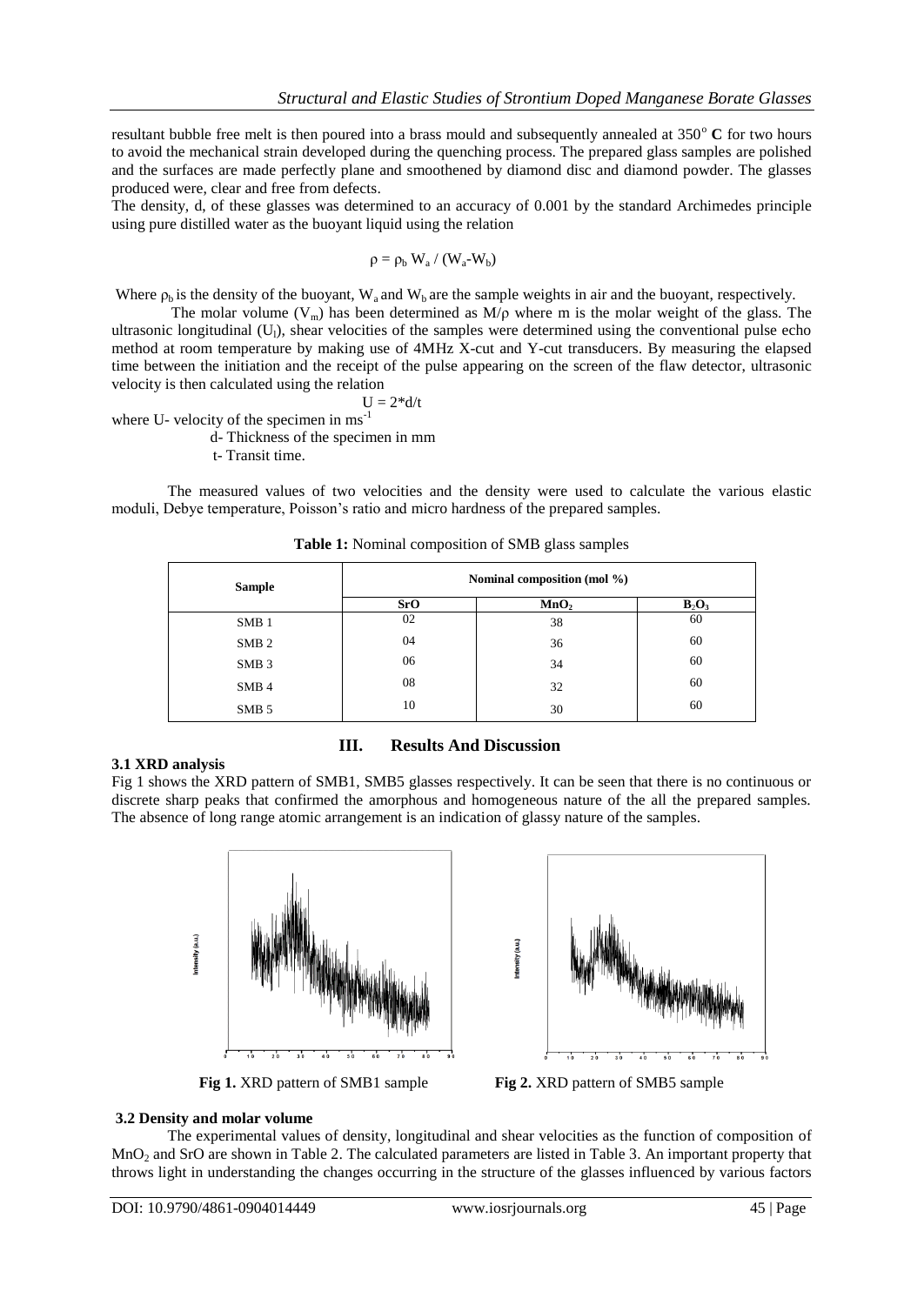such as structural softening, compactness, change in geometrical configuration, coordination number, cross link density and dimension of interstitial spaces of the glass is the density [18] . The heavier molecular mass of SrO predominates the effects of mentioned parameters in determining the density changes of the studied glass**.** From Table 2, it can be seen that the density increases as the SrO concentration increases while the molar volume decreases simultaneously. This increase in density may be attributed to the heavier molecular weight of the dopant SrO. Also the addition of SrO in steps leads to the conversion of large number of  $BO_3$  triangles into  $BO_4$ tetrahedra which are denser than that of  $B\overline{O}_3$  triangle and hence the increase in density of the developed glass system may arise [19]. Generally the density and molar volume should be opposite to each other and the same is the case in this system also. Here, the molar volume shows a continuous decrease as SrO concentration increases opposite to the density trend. As more  $BO<sub>4</sub>$  units linked to divalent strontium ions are much denser, occupying less volume, the formation of more BO4 causes the decrease in molar volume. Hence the incorporation of SrO in the manganese borate glass system contracts the glass network, increases the rigidity of the glasses resulting in a close – packing atomic structure.

| <b>Table 2:</b> Values of density (p), molar volume $(V_m)$ , longitudinal velocity $(U_\ell)$ and shear velocity $(U_s)$ of |  |
|------------------------------------------------------------------------------------------------------------------------------|--|
| SMB glass system                                                                                                             |  |

|                  | <b>Density</b>                     | Molar volume $V_m(\times 10^{-6}$ | Ultrasonic velocity $(ms^{-1})$              |                                  |  |
|------------------|------------------------------------|-----------------------------------|----------------------------------------------|----------------------------------|--|
| <b>Sample</b>    | $(\rho \times 10^3 \text{ kgm}^3)$ | $m^3/mol$                         | <b>Longitudinal velocity</b><br>$(U_{\ell})$ | <b>Shear velocity</b><br>$(U_s)$ |  |
| SMB <sub>1</sub> | 4.4592                             | 17.24                             | 5324                                         | 2883                             |  |
| SMB <sub>2</sub> | 4.5016                             | 17.15                             | 5387                                         | 2931                             |  |
| SMB <sub>3</sub> | 4.5839                             | 16.85                             | 5429                                         | 2964                             |  |
| SMB <sub>4</sub> | 4.6471                             | 16.75                             | 5495                                         | 3016                             |  |
| SMB 5            | 4.6983                             | 16.64                             | 5568                                         | 3075                             |  |

### **3.3 Ultrasonic studies**

The measured values of both longitudinal and shear wave velocities for prepared glass samples are listed in the Table 2. It is observed that both velocities increases as SrO content increases. The increase in velocities may be attributed to the decrease in molar volume with increase in SrO which implies that there is increase in the connectivity of the glass network structure and hence the increase in elastic moduli. The increase of ultrasonic velocities are the indication of increase in the rigidity, compactness and strength of the glass network [20- 24].

The increase in velocities can also be explained by assuming that  $Sr^{2+}$  ions enter interstitially and as a result some modifications in B-O-B and Mn-O-B linkages already existing in the glass network into B-O-Sr bonds may occur creating more number of bridging oxygens which explains that the added strontium modifies the manganese borate glass network structure. Besides, these bridging oxygens created, cause the trigonal borate units to get converted into tetragonal borate units resulting in a decrease in molar volume contracting the glass network. Thus an increase in the rigidity will contribute to the increase in the ultrasonic velocity. This behavior indicates that the replacement of  $MnO<sub>2</sub>$  by SrO improves the mechanical properties and the strength of the cross links between the chains of borate glasses.

Using the measured ultrasonic velocities and densities, Young's modulus, bulk modulus, micro hardness and Poisson's ratio σ can be calculated using the expressions given below and values obtained are listed in the Table 3.

| Longitudinal modulus:            |     |
|----------------------------------|-----|
| $L = \rho U_1^2$                 | (1) |
| <b>Shear modulus:</b>            |     |
| $G = \rho U_s^2$                 | (2) |
| Bulk modulus:                    |     |
| $K = L - (\frac{4}{3}) G$        | (3) |
| Poisson's ratio:                 |     |
| $\sigma = [\frac{L-2G}{2(L-G)}]$ | (4) |
| Young's modulus:                 |     |
| $E = (1+\sigma) 2G$              | (5) |
| <b>Acoustic impedance:</b>       |     |
| $Z = U_1 \rho$                   | (6) |
|                                  |     |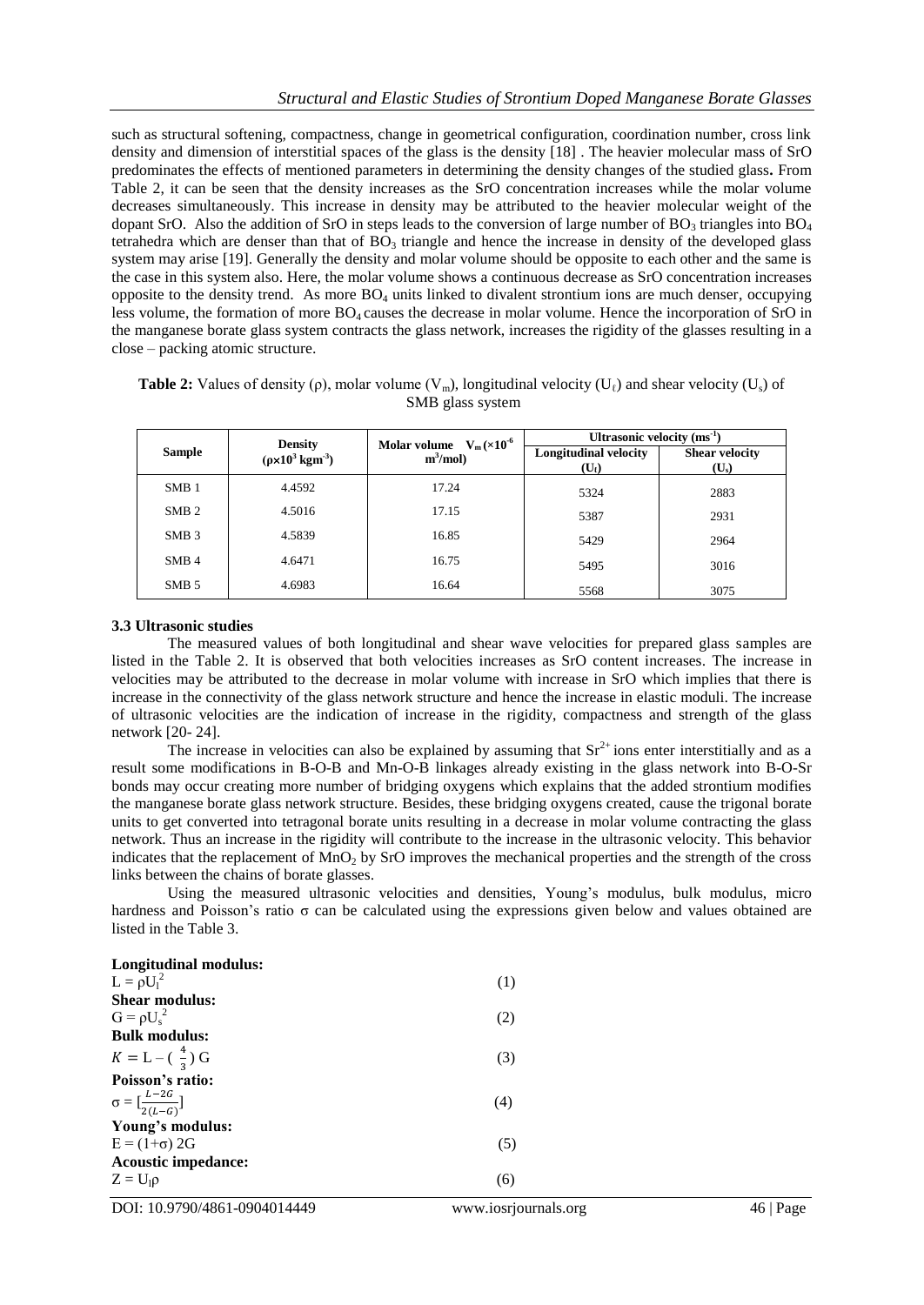**Microhardness**:

$$
H = (1 - 2\sigma) \frac{E}{6(1 + \sigma)}
$$
\n(7)

**Debye temperature:**

$$
\theta_{\rm D} = \frac{h}{K} \left( \frac{9N}{4\pi V_m} \right)^{\frac{1}{3}} U_m \tag{8}
$$

Where h, K, N, V<sub>m</sub> and U<sub>m</sub> are the Plank's constant (6.626 x 10<sup>-34</sup>JS), the Boltzmann's constant (1.38 x 10<sup>-23</sup> JK<sup>-1</sup>), Avogadro's number (6.023 x 10<sup>23</sup> mol<sup>-1</sup>), mean sound velocity of the sample respectively where

$$
U_{\rm m} = \left[\frac{1}{3}\left(\frac{2}{U_s^3} + \frac{1}{U_\ell^3}\right)\right]^{-\frac{1}{3}}
$$

**Thermal expansion coefficient (ap):**

$$
\alpha_{\rm p} = 23.2 \left( \text{U}_1 - 0.57457 \right) \tag{9}
$$

**Table 3.** Values of longitudinal (L), shear (G), bulk (K) and Young's modulus (E) and Poisson's ratio (σ) of SMB glass system

| <b>Sample</b>    | Longitudinal<br>modulus<br>L(GPa) | <b>Shear modulus</b><br>G(GPa) | <b>Bulk</b><br>modulus<br>K(GPa) | Young's modulus<br>E(GPa) | Poisson's ratio<br>$\sigma$ |
|------------------|-----------------------------------|--------------------------------|----------------------------------|---------------------------|-----------------------------|
| SMB1             | 126.39                            | 37.06                          | 76.98                            | 95.81                     | 0.292                       |
| SMB <sub>2</sub> | 130.63                            | 38.67                          | 79.07                            | 99.75                     | 0.289                       |
|                  |                                   |                                |                                  |                           |                             |
| SMB <sub>3</sub> | 135.11                            | 40.27                          | 81.41                            | 103.71                    | 0.287                       |
| SMB <sub>4</sub> | 140.32                            | 42.27                          | 83.96                            | 108.59                    | 0.284                       |
| SMB 5            | 145.66                            | 44.43                          | 86.43                            | 113.78                    | 0.280                       |

**Table 4.** Values of acoustic impedance (Z), microhardness (H), Debye temperature ( $\theta_D$ ), and thermal expansion co - efficient  $(\alpha_n)$  of SMB glass system

| <b>Sample</b>    | <b>Acoustic impedance</b><br>$Z(10^7 \text{ kgm}^2 \text{s}^2)$ | Micro<br>Hardness H (GPa) | <b>Debye</b><br>temperature $\theta_{\rm n}$ (K) | <b>Thermal expansion</b><br>co-efficient $a_{p}$<br>$(10^3 \,\rm{ms}^{-1})$ |
|------------------|-----------------------------------------------------------------|---------------------------|--------------------------------------------------|-----------------------------------------------------------------------------|
| SMB1             | 2.374                                                           | 1.54                      | 451.66                                           | 123.503                                                                     |
| SMB <sub>2</sub> | 2.425                                                           | 1.59                      | 459.79                                           | 124.965                                                                     |
| SMB <sub>3</sub> | 2.489                                                           | 1.62                      | 467.60                                           | 125.939                                                                     |
| SMB <sub>4</sub> | 2.554                                                           | 1.68                      | 476.49                                           | 127.470                                                                     |
| SMB <sub>5</sub> | 2.616                                                           | 1.75                      | 486.66                                           | 129.164                                                                     |

Elastic moduli are sensitive to any changes in the nature of chemical bonds, strength as well as the cross link density of the material characterizing the glass structure. In this system, the values of all elastic moduli increase with increase in velocity and density values with the increase in concentration of SrO. It is well known that the rigidity is related to the moduli, and hence increase in elastic moduli explains the increase in the strength of the glass network. The value of longitudinal modulus increases from 126.39 to 145.66 GPa and shear varies from 37.06 to 44.43 GPa while the bulk modulus increases from 76.98 – 86.43 GPa and Young's modulus from 95.81 to 113.78 GPa. This behavior is due to increase in network dimensionality and connectivity. The rate of change of elastic moduli is more pronounced in L and least in G.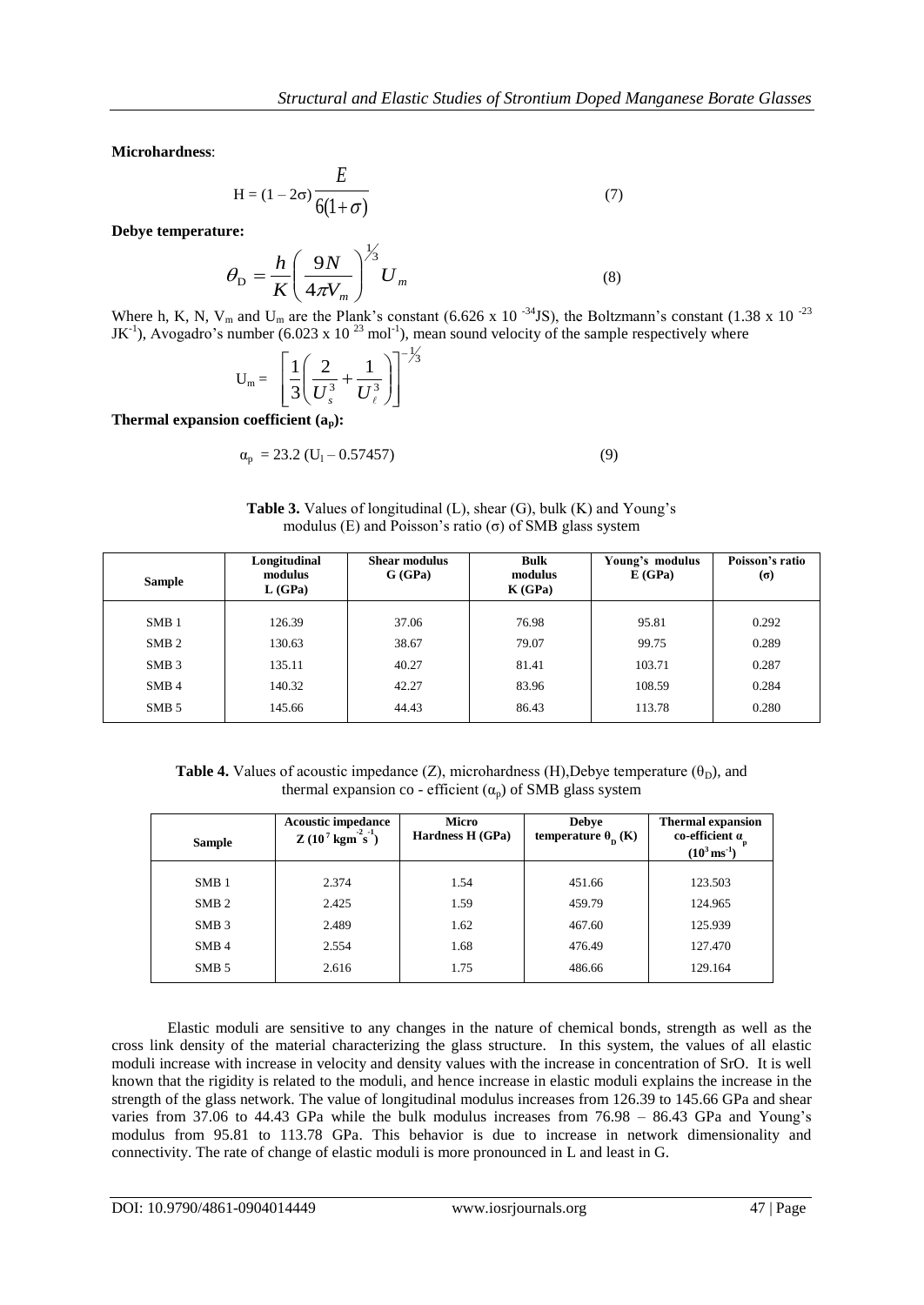The observed change in the elastic properties of the studied glasses can be interpreted by taking into account the relation between bulk modulus and molar volume [25]. Here bulk modulus varies from 76.98 to 86.43 GPa which shows that the type of bonding is also important in determining the composition dependence of bulk modulus in these glasses. Such behavior of bulk modulus - volume relationship was observed in some other types of glasses. High field strength cation of the modifier plays an important role in increasing the packing density as those cations polarize their environment strongly and enhance the ion-dipole interaction leading to local contraction of the network around such a cation together with the effects of increasing the bulk modulus. In general, elastic moduli increase while the density or ultrasonic velocity increases [26]. This indicates that there is increase in the formation of bridging oxygens, hence transforming borate triangular units in to denser, stronger tetrahedras which cause the more compact structure.

Poisson's ratio is the ratio of lateral and longitudinal strain when tensile force is applied. Normally the increase in the rigidity of the glasses contributes an increase in velocity and caused an increase in the Poisson's ratio. According to Rao, Poisson's ratio varies as a function of dimensionality of the structure and cross link density [27]. In this study, as the concentration of SrO increases, Poisson's ratio increases. Cross link density of the glass decides the Poisson's ratio. If the cross-link density of the structure is high, then Poisson's ratio value falls in the range of 0.1- 0.2 while those with low value have Poisson's ratio in between 0.3-0.5. In the present glass system, the value lies between 0.2 - 0.3 which indicates that the cross-link density is high. The increase in Poisson's ratio is due to the increase in the average cross-link density of the glass as proposed by Higacy and Bridge [28]. This is also due to branching of network linkages and formation of smaller structural units in the glass samples. The observed decrease in Poisson's ratio due to the progressive addition of SrO explains the introduction of covalent bonds B-O-Sr and more bridging oxygens leading to more  $BO<sub>4</sub>$  units that formed the more rigid glass network.

Debye temperature is one of the important parameters which helps to determine the elastic moduli and lattice vibrations .The entire lattice vibrational modes get excited at this particular temperature which depends directly on the mean ultrasonic wave velocity and varies as the velocities vary. In our system as the velocities show an increasing trend, hence the Debye temperature is. The increase in Debye temperature and thermal expansion coefficient indicate the increase in stability of the glass system resulting due to the subsequent addition of SrO indicating the tight packing of glass network structure and B-O-Sr linkage formation.

Microhardness is the resistance offered by the material to permanent indentation, a property to study the characterization of solids. It also increases like the increase in elastic moduli shown confirming the compactness and stiffness of the glass system arising because of the increase in concentration of added SrO creating sufficient number of bridging oxygens thereby reducing the molar volume, increasing the density and hence the compactness and rigidity.

#### **IV. Conclusion**

Elastic properties of the manganese borate glass system are explored to study the impact of SrO. The increase in the values of density, ultrasonic velocities and hence the various elastic moduli with the increase in concentration of SrO implies the conversion of three coordinated boron into four coordinated borons thereby increasing the rigidity and hence the compactness of glass structure**.** The similar trend is observed in the Poisson's ratio, Debye temperature and micro hardness due to SrO doping. Therefore it is concluded that the addition of SrO improves the strength and stability of manganese borate glass system.

#### **References**

- [1]. W.D Kingrey, Introduction to ceramics (Marcell Dekkar Inc.,) 1976, 102.
- [2]. A.Terczynska-Madej, K.cholewa-Kowalska,M.laczka. The effect of silicate network modifiers on colour and electron spectra of transition metal ions, Opt.Mater . 32(11) , 2010, 1456-1462.
- [3]. P.Venkat Reddy, C.Laxmi Kanth,V.Prashanth Kumar,N.veeraiah, P.Kistaiah. Optical and thermoluminescence properties of R2O-RF-B2O<sup>3</sup> glass systems doped with MnO, J.Non-Cryst.Solids . 351, 2005, 3752 -3759.
- [4]. A.K.Arof, S.Radhakrishna. Raman spectroscopic studies of silver borotungstate Battery Materials, Mater.Sci.Eng. B. 38 (1-2), 1996,76-79.
- [5]. Souto, S., M. Massot, M. Balkanski and D. Royer. Density and ultrasonic velocities in fast ionic conducting borate glasses, Mater. Sci. Eng.B. 64, 1999, 33-38.
- [6]. E.Culiea, Tania Ristolu, I.Bratu. Magnetic and structural behavior of some borate glasses containing holomium ions, Mater.Sci. Eng B. 57 ( 3), 1999, 259-261.
- [7]. E.I.Kamitsos, G.D.chryssikos. Borate glass structure by Raman and infrared spectroscopies. J.mol.struct. 247, 1991 ,1.
- [8]. A.Ivankov, J.seekamp, W.Bauhofer,Optical properties of zinc borate glasses, Mater.lett. 49 (3 4), 2001, 209 213.
- [9]. S.Sanghi, S.Rani, A.Agarwal, V.Bhatnagar. Influence of Nb<sub>2</sub>O<sub>5</sub> on the structure, optical and electrical properties of alkaline borate glasses, Mater.Chem.Phys. 120, 2010, 381-386.
- [10]. G.E.Falaky, O.W.Guirguis. Effect of zinc on the physical properties of borate glasses, J. Non .Cryst. Solids. 358(15) 2012 : 1746- 1752.
- [11]. B.Sumalatha, I.Omkaram, T.Rajavardhana Rao, Ch. Linga Raju. The structural, optical and magnetic parameter of manganese doped strontium zinc borate glasses, Physica B. 411,2013, 99-105.